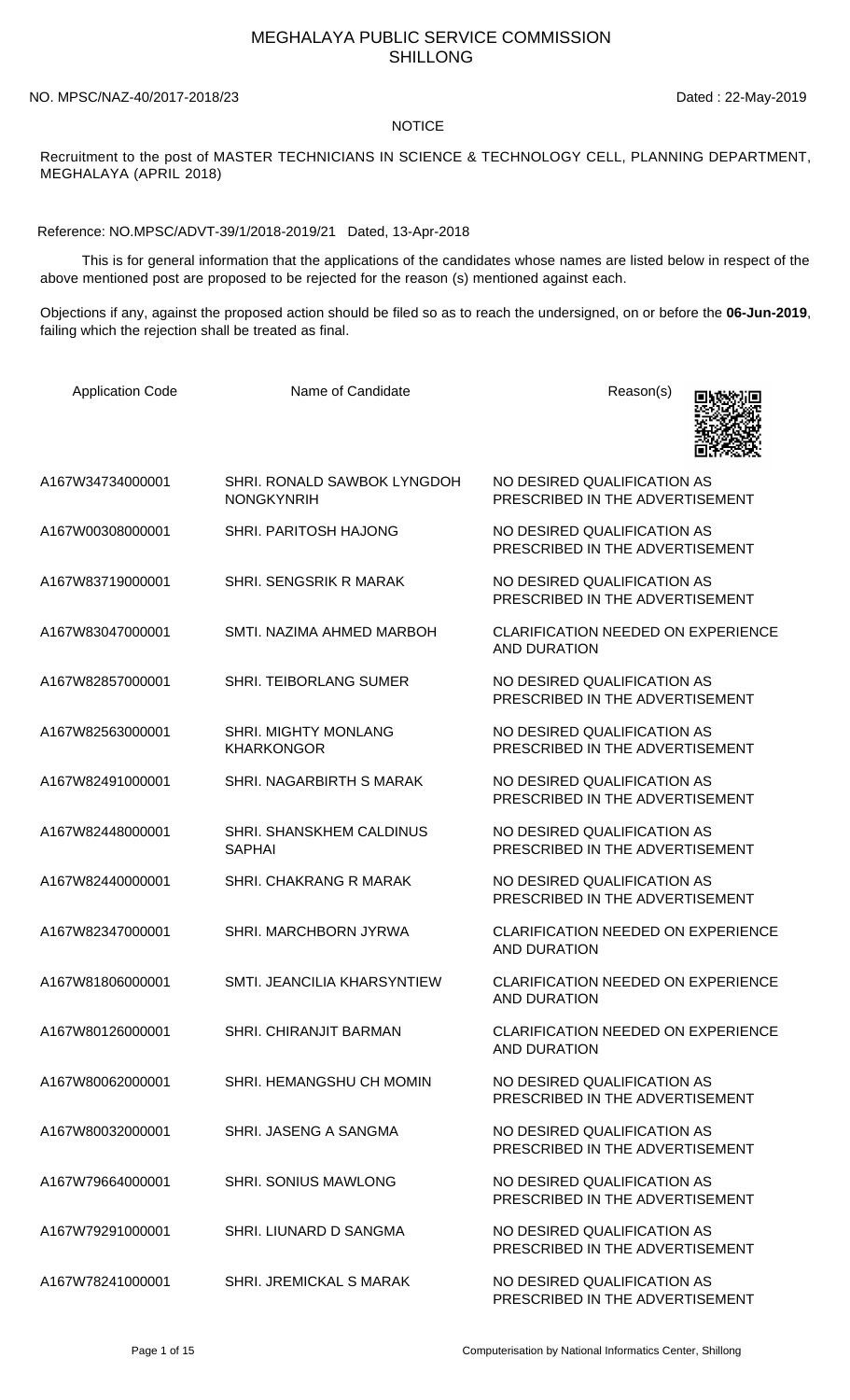

PRESCRIBED IN THE ADVERTISEMENT

NO DESIRED QUALIFICATION AS PRESCRIBED IN THE ADVERTISEMENT

PRESCRIBED IN THE ADVERTISEMENT

PRESCRIBED IN THE ADVERTISEMENT

PRESCRIBED IN THE ADVERTISEMENT

PRESCRIBED IN THE ADVERTISEMENT

PRESCRIBED IN THE ADVERTISEMENT

PRESCRIBED IN THE ADVERTISEMENT

PRESCRIBED IN THE ADVERTISEMENT

PRESCRIBED IN THE ADVERTISEMENT

AND DURATION

NO DESIRED QUALIFICATION AS PRESCRIBED IN THE ADVERTISEMENT

PRESCRIBED IN THE ADVERTISEMENT

PRESCRIBED IN THE ADVERTISEMENT

AND DURATION

PRESCRIBED IN THE ADVERTISEMENT

AND DURATION

PRESCRIBED IN THE ADVERTISEMENT

AND DURATION

PRESCRIBED IN THE ADVERTISEMENT

PRESCRIBED IN THE ADVERTISEMENT

NO DESIRED QUALIFICATION AS PRESCRIBED IN THE ADVERTISEMENT

PRESCRIBED IN THE ADVERTISEMENT

PRESCRIBED IN THE ADVERTISEMENT

A167W77909000001 SHRI. TESRANG D. SHIRA NO DESIRED QUALIFICATION AS

A167W77632000001 SHRI. TENGSURA CHOKCHIM K MARAK

- A167W76886000001 SHRI. RAKSAL N SANGMA NO DESIRED QUALIFICATION AS
- A167W74409000001 SHRI. TENGKAM R MARAK NO DESIRED QUALIFICATION AS
- A167W86305000001 SHRI. DAKERLANG MYLLIEMNGAP NO DESIRED QUALIFICATION AS
- A167W86194000001 SHRI. YONESTAR RYNJAH NO DESIRED QUALIFICATION AS
- A167W86155000001 SMTI. PREANCHI N SANGMA NO DESIRED QUALIFICATION AS
- A167W85914000001 SHRI. ENRICCO LAMIN NO DESIRED QUALIFICATION AS

A167W84913000001 SHRI. KERWINSTAR KHARPRAN NO DESIRED QUALIFICATION AS

- A167W84785000001 SHRI. TOGAN N SANGMA NO DESIRED QUALIFICATION AS
- A167W84303000001 SHRI. SUMAN SAHA CLARIFICATION NEEDED ON EXPERIENCE
- A167W11536000001 SHRI. HORATHIUSH BONALD MANDHA SANGMA
- A167W84264000001 SHRI. ASKI N ARENGH NO DESIRED QUALIFICATION AS
- A167W84233000001 SHRI. ALBERT EINSTEIN BIAM NO DESIRED QUALIFICATION AS
- A167W84176000001 SMTI. NAZIMA AHMED MARBOH CLARIFICATION NEEDED ON EXPERIENCE
- A167W83973000001 SHRI. SILCHANG M MARAK NO DESIRED QUALIFICATION AS
- A167W83807000001 SMTI. R CYNTHIA FEBA JANA CLARIFICATION NEEDED ON EXPERIENCE
- A167W74052000001 SHRI. RONYBELL R MARAK NO DESIRED QUALIFICATION AS
- A167W73906000001 SHRI. FRAYZAIL S MARAK CLARIFICATION NEEDED ON EXPERIENCE
- A167W73079000001 SHRI. PRAVEEN MINJ NO DESIRED QUALIFICATION AS
- A167W67414000001 SHRI. DONBOKLANG DORPHANG NO DESIRED QUALIFICATION AS
- A167W63905000001 SHRI. PYNKHLAINLANG NONGKHLAW
- A167W50489000002 SHRI. WOMPHERKINI LYNGDOH NO DESIRED QUALIFICATION AS
- A167W51069000002 SHRI. IVAN LUMLANG WARLARPIH NO DESIRED QUALIFICATION AS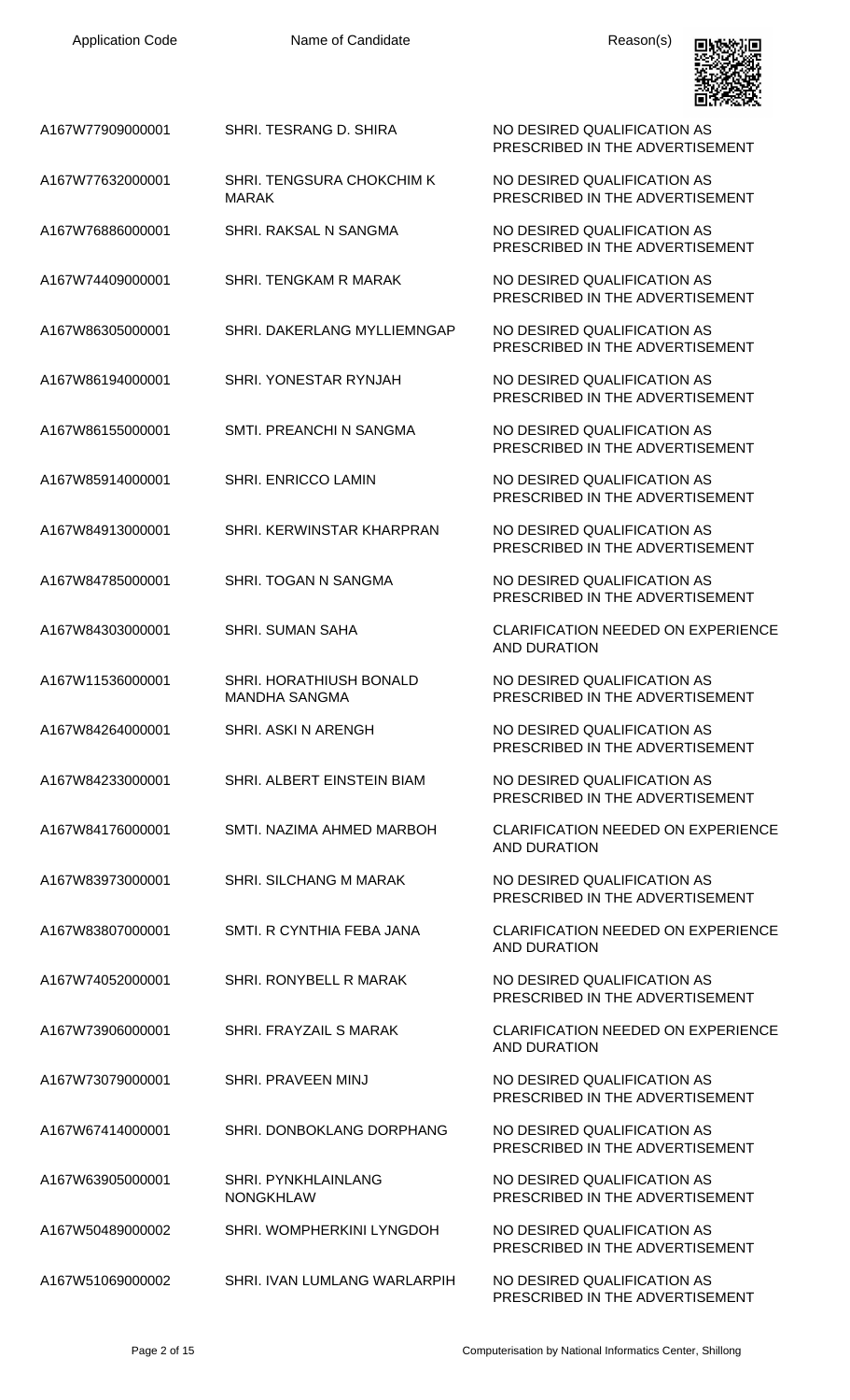| A167W67909000002 | SHRI. CHRISTNEVIL D SANGMA    | NO DESIRED QUALIFICATION AS<br>PRESCRIBED IN THE ADVERTISEMENT   |
|------------------|-------------------------------|------------------------------------------------------------------|
| A167W69852000002 | <b>SHRI. TANLIN WAHLANG</b>   | NO DESIRED QUALIFICATION AS<br>PRESCRIBED IN THE ADVERTISEMENT   |
| A167W70691000002 | <b>SHRI. JOHN CH MARAK</b>    | NO DESIRED QUALIFICATION AS<br>PRESCRIBED IN THE ADVERTISEMENT   |
| A167W73447000002 | SHRI. JIEWS NENGMINJA SANGMA  | NO DESIRED QUALIFICATION AS<br>PRESCRIBED IN THE ADVERTISEMENT   |
| A167W73892000002 | SHRI. PAKIMBIRTH R MARAK      | <b>CLARIFICATION NEEDED ON EXPERIENCE</b><br><b>AND DURATION</b> |
| A167W74276000002 | SHRI. TELFERJOHN LYNGKHEI     | <b>CLARIFICATION NEEDED ON EXPERIENCE</b><br><b>AND DURATION</b> |
| A167W66570000002 | <b>SHRI. TUARA G SANGMA</b>   | NO DESIRED QUALIFICATION AS<br>PRESCRIBED IN THE ADVERTISEMENT   |
| A167W83911000002 | SHRI. AMIT KUMAR RABHA        | NO DESIRED QUALIFICATION AS<br>PRESCRIBED IN THE ADVERTISEMENT   |
| A167W84151000002 | SMTI. BAHUNLANG MARY NONGBRI  | NO DESIRED QUALIFICATION AS<br>PRESCRIBED IN THE ADVERTISEMENT   |
| A167W84209000002 | SHRI. SANKAR K SANGMA         | NO DESIRED QUALIFICATION AS<br>PRESCRIBED IN THE ADVERTISEMENT   |
| A167W84281000002 | SMTI. NOTERA CH MOMIN         | NO DESIRED QUALIFICATION AS<br>PRESCRIBED IN THE ADVERTISEMENT   |
| A167W84396000002 | <b>SMTI. IBANYLLA SARI</b>    | CLARIFICATION NEEDED ON EXPERIENCE<br><b>AND DURATION</b>        |
| A167W84935000002 | SHRI. RAKBUN RANGSA MARAK     | NO DESIRED QUALIFICATION AS<br>PRESCRIBED IN THE ADVERTISEMENT   |
| A167W75614000002 | SHRI. RAJMARK CH MOMIN        | NO DESIRED QUALIFICATION AS<br>PRESCRIBED IN THE ADVERTISEMENT   |
| A167W76241000002 | SHRI. AIBANJANAI RIANG        | NO DESIRED QUALIFICATION AS<br>PRESCRIBED IN THE ADVERTISEMENT   |
| A167W78757000002 | SHRI. BANPHIRAT PAUL KHARBANI | <b>CLARIFICATION NEEDED ON EXPERIENCE</b><br><b>AND DURATION</b> |
| A167W79387000002 | SHRI. MIQUEL OBANDO NONGBRI   | NO DESIRED QUALIFICATION AS<br>PRESCRIBED IN THE ADVERTISEMENT   |
| A167W79851000002 | SHRI. AKRAM WASHING K MARAK   | NO DESIRED QUALIFICATION AS<br>PRESCRIBED IN THE ADVERTISEMENT   |
| A167W81219000002 | SHRI. DAWANHI SHADAP          | NO DESIRED QUALIFICATION AS<br>PRESCRIBED IN THE ADVERTISEMENT   |
| A167W81354000002 | SHRI. THINGKU MECHENG SANGMA  | <b>CLARIFICATION NEEDED ON EXPERIENCE</b><br><b>AND DURATION</b> |
| A167W82056000002 | SHRI. SENGWIL S MARAK         | NO DESIRED QUALIFICATION AS<br>PRESCRIBED IN THE ADVERTISEMENT   |
| A167W82433000002 | SMTI, JESSICA T SANGMA        | NO DESIRED QUALIFICATION AS<br>PRESCRIBED IN THE ADVERTISEMENT   |
| A167W82451000002 | SMTI. JEMAIMA M SANGMA        | NO DESIRED QUALIFICATION AS<br>PRESCRIBED IN THE ADVERTISEMENT   |
| A167W82648000002 | SHRI. EMANUEL N MARAK         | NO DESIRED QUALIFICATION AS                                      |

PRESCRIBED IN THE ADVERTISEMENT

回燃观回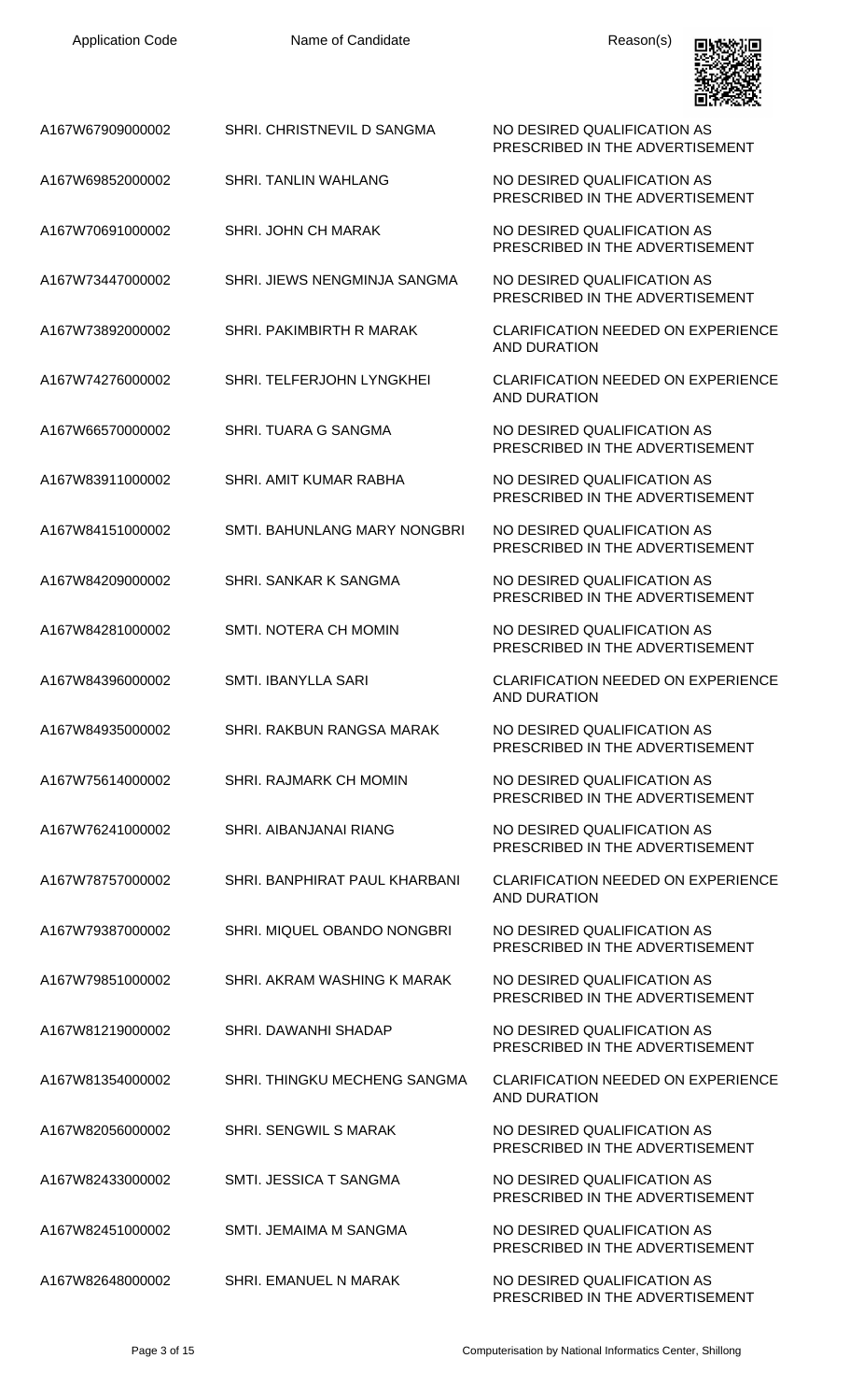

| A167W82731000002 | SHRI. LEBIOS LYNGDOH NONGLAIT            | NO DESIRED QUALIFICATION AS<br>PRESCRIBED IN THE ADVERTISEMENT   |
|------------------|------------------------------------------|------------------------------------------------------------------|
| A167W83031000002 | SHRI. KINDSTAR M MARAK                   | NO DESIRED QUALIFICATION AS<br>PRESCRIBED IN THE ADVERTISEMENT   |
| A167W83161000002 | SHRI. SENGRIK G MARAK                    | NO DESIRED QUALIFICATION AS<br>PRESCRIBED IN THE ADVERTISEMENT   |
| A167W83293000002 | SHRI. DYBRIAN DOMS B MARAK               | NO DESIRED QUALIFICATION AS<br>PRESCRIBED IN THE ADVERTISEMENT   |
| A167W83464000002 | SHRI. JEBARTH B MARAK                    | NO DESIRED QUALIFICATION AS<br>PRESCRIBED IN THE ADVERTISEMENT   |
| A167W83524000002 | SHRI. SAMKYRKHU SHULLAI                  | NO DESIRED QUALIFICATION AS<br>PRESCRIBED IN THE ADVERTISEMENT   |
| A167W83599000002 | SMTI. JANUVIE K SANGMA                   | NO DESIRED QUALIFICATION AS<br>PRESCRIBED IN THE ADVERTISEMENT   |
| A167W80553000003 | SMTI, ANORA TERAK D ARENGH               | NO DESIRED QUALIFICATION AS<br>PRESCRIBED IN THE ADVERTISEMENT   |
| A167W26337000003 | SHRI. BHAKUPAR SAWIAN                    | <b>CLARIFICATION NEEDED ON EXPERIENCE</b><br>AND DURATION        |
| A167W15216000003 | SMTI. BERONA . MARWEIN                   | NO DESIRED QUALIFICATION AS<br>PRESCRIBED IN THE ADVERTISEMENT   |
| A167W64820000003 | SHRI. TONAN D SANGMA                     | NO DESIRED QUALIFICATION AS<br>PRESCRIBED IN THE ADVERTISEMENT   |
| A167W66162000003 | SHRI. LEON BENJAMIN<br><b>NONGKYNRIH</b> | NO DESIRED QUALIFICATION AS<br>PRESCRIBED IN THE ADVERTISEMENT   |
| A167W85602000003 | SMTI. BAKYNTILIN RYNTATHIANG             | NO DESIRED QUALIFICATION AS<br>PRESCRIBED IN THE ADVERTISEMENT   |
| A167W85766000003 | SHRI. TADSAN M SANGMA                    | NO DESIRED QUALIFICATION AS<br>PRESCRIBED IN THE ADVERTISEMENT   |
| A167W32112000003 | SMTI, AGATCHI D. ARENGH                  | NO DESIRED QUALIFICATION AS<br>PRESCRIBED IN THE ADVERTISEMENT   |
| A167W21727000003 | <b>SMTI. CHRISTALYNE SYIEM</b>           | NO DESIRED QUALIFICATION AS<br>PRESCRIBED IN THE ADVERTISEMENT   |
| A167W78589000003 | SHRI. KITH RIKKIM N ARENGH               | NO DESIRED QUALIFICATION AS<br>PRESCRIBED IN THE ADVERTISEMENT   |
| A167W29329000003 | SHRI. BABIT GORDON BAKAI                 | NO DESIRED QUALIFICATION AS<br>PRESCRIBED IN THE ADVERTISEMENT   |
| A167W78186000003 | SMTI, SALMERITHA M SANGMA                | NO DESIRED QUALIFICATION AS<br>PRESCRIBED IN THE ADVERTISEMENT   |
| A167W65124000003 | SHRI, AVON K. MARAK                      | NO DESIRED QUALIFICATION AS<br>PRESCRIBED IN THE ADVERTISEMENT   |
| A167W65811000003 | SHRI. STEVENSON KHARWANLANG              | <b>LESS WORK EXPERIENCE</b>                                      |
| A167W81118000003 | SHRI. DAMAN HA OO LIPON                  | NO DESIRED QUALIFICATION AS<br>PRESCRIBED IN THE ADVERTISEMENT   |
| A167W76685000003 | <b>SMTI. WANPYNBIANG SHABONG</b>         | <b>CLARIFICATION NEEDED ON EXPERIENCE</b><br><b>AND DURATION</b> |
| A167W73951000003 | SHRI. DONY CH MARAK                      | NO DESIRED QUALIFICATION AS<br>PRESCRIBED IN THE ADVERTISEMENT   |

Page 4 of 15 **Page 4 of 15** Computerisation by National Informatics Center, Shillong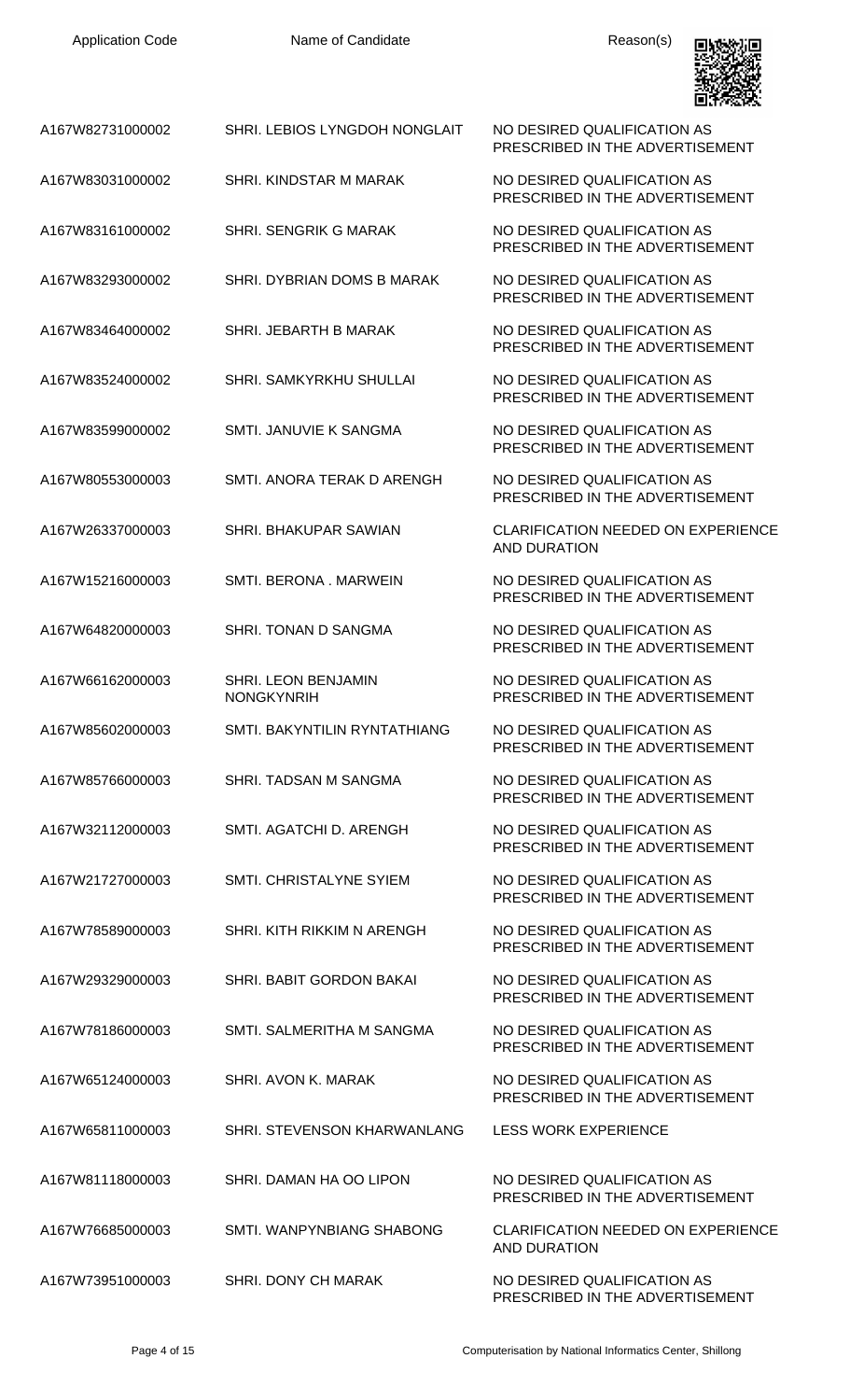

A167W65107000003 SHRI. PREWILSTAR N SANGMA CLARIFICATION NEEDED ON EXPERIENCE

A167W75831000003 SHRI. PYNDAPBORLANG LYNGDOH **NONGPIUR** 

A167W62730000003 SHRI. KHRAWBORLANG RYNTATHIANG

A167W75801000003 SHRI. TERING D MOMIN NO DESIRED QUALIFICATION AS

A167W84932000003 SMTI. VERIKA LIANA DECRUSE WAANBAH

A167W82593000003 SHRI. RIJONSTAR RANEE NO DESIRED QUALIFICATION AS

A167W84132000004 SHRI. JERICO AGITOK SANGMA NO DESIRED QUALIFICATION AS

A167W29910000004 SHRI. EMBRESTAR KHARUMNUID UNDER QUALIFIED

A167W86279000004 SHRI. ALESHANLEM LYNGKHOI NO DESIRED QUALIFICATION AS

A167W66507000004 SMTI. PRINGCHIBA NOROMBI D

ARENGH

A167W66584000004 SMTI. JOPLINSHISHA SNAITANG NO DESIRED QUALIFICATION AS

A167W67635000004 SHRI. JESBIRTH R MARAK NO DESIRED QUALIFICATION AS

A167W34705000004 SHRI. TENNYSON SHYLLA NO DESIRED QUALIFICATION AS

A167W18588000004 SHRI. OLIVER R MARAK CLARIFICATION NEEDED ON EXPERIENCE

A167W64658000004 SHRI. TALATSON SURONG CLARIFICATION NEEDED ON EXPERIENCE

A167W69234000004 SHRI. WANKERLANG KHONGWIR NO DESIRED QUALIFICATION AS

A167W69907000004 SHRI. RISHANLANG RYNDONG NO DESIRED QUALIFICATION AS

A167W80855000004 SMTI. CLARISH S SANGMA CLARIFICATION NEEDED ON EXPERIENCE

A167W70997000004 SHRI. THOMAS M MOMIN NO DESIRED QUALIFICATION AS

A167W80471000004 SHRI. CHRISTER GABIL MOMIN NO DESIRED QUALIFICATION AS

A167W64253000004 SHRI. VICKY STARYSON WAHLANG NO DESIRED QUALIFICATION AS

A167W65558000004 SHRI. IVANSTAR CH. SANGMA NO DESIRED QUALIFICATION AS

A167W72118000004 SHRI. RAM SUCHIANG NO DESIRED QUALIFICATION AS

AND DURATION

CLARIFICATION NEEDED ON EXPERIENCE AND DURATION

NO DESIRED QUALIFICATION AS PRESCRIBED IN THE ADVERTISEMENT

PRESCRIBED IN THE ADVERTISEMENT

NO DESIRED QUALIFICATION AS PRESCRIBED IN THE ADVERTISEMENT

PRESCRIBED IN THE ADVERTISEMENT

PRESCRIBED IN THE ADVERTISEMENT

PRESCRIBED IN THE ADVERTISEMENT

NO DESIRED QUALIFICATION AS PRESCRIBED IN THE ADVERTISEMENT

PRESCRIBED IN THE ADVERTISEMENT

PRESCRIBED IN THE ADVERTISEMENT

PRESCRIBED IN THE ADVERTISEMENT

AND DURATION

AND DURATION

PRESCRIBED IN THE ADVERTISEMENT

PRESCRIBED IN THE ADVERTISEMENT

AND DURATION

PRESCRIBED IN THE ADVERTISEMENT

PRESCRIBED IN THE ADVERTISEMENT

PRESCRIBED IN THE ADVERTISEMENT

PRESCRIBED IN THE ADVERTISEMENT

A167W71671000004 SHRI. JAJO CH SANGMA NO DESIRED QUALIFICATION AS PRESCRIBED IN THE ADVERTISEMENT

PRESCRIBED IN THE ADVERTISEMENT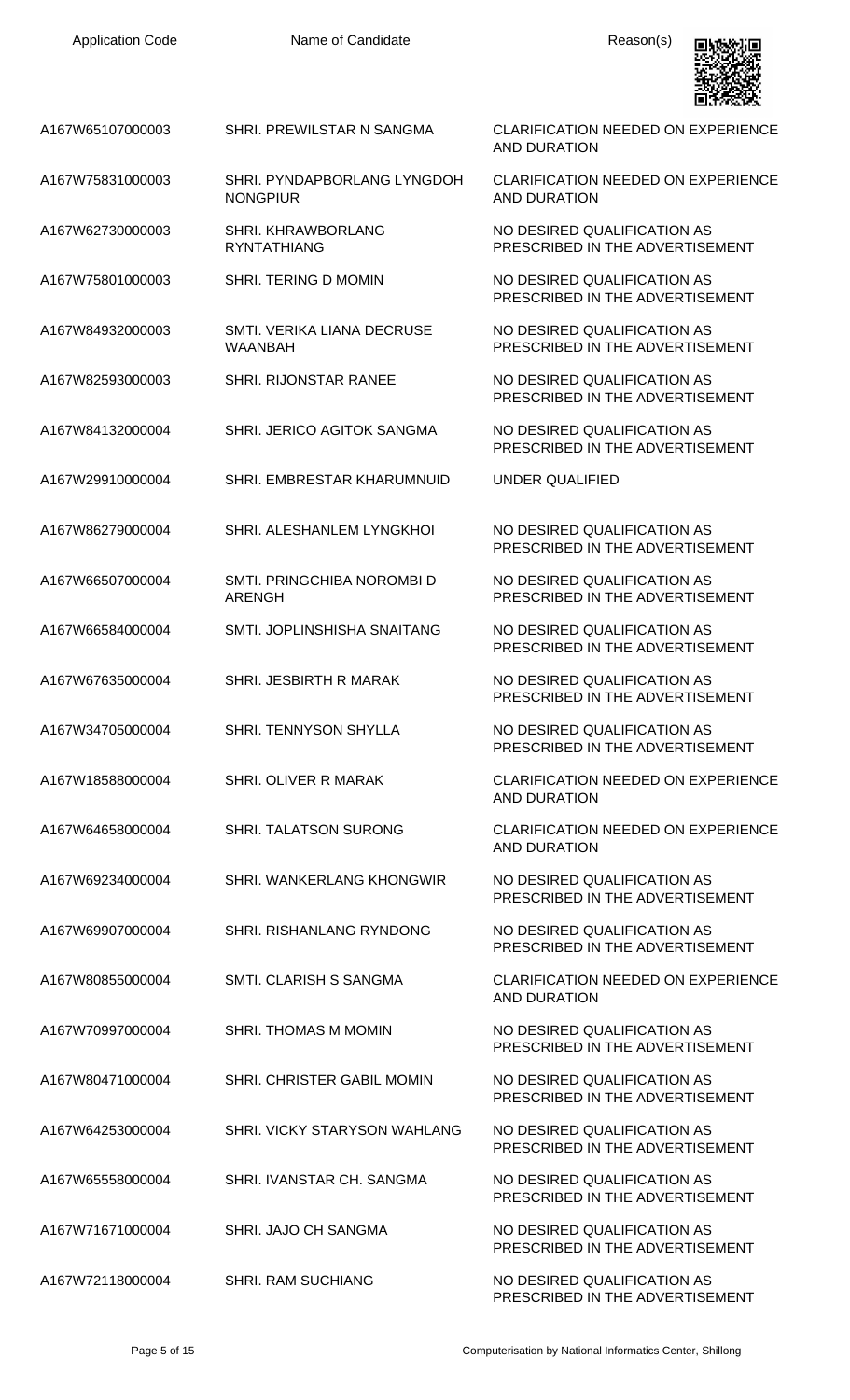

| A167W72795000004 | SHRI. BATYNGSHAIN NONGSTENG                      | NO DESIRED QUALIFICATION AS<br>PRESCRIBED IN THE ADVERTISEMENT   |
|------------------|--------------------------------------------------|------------------------------------------------------------------|
| A167W82636000004 | <b>SHRI. VENUS N MARAK</b>                       | NO DESIRED QUALIFICATION AS<br>PRESCRIBED IN THE ADVERTISEMENT   |
| A167W73455000004 | SMTI. ERILIN SIBON SYIEMLIEH                     | NO DESIRED QUALIFICATION AS<br>PRESCRIBED IN THE ADVERTISEMENT   |
| A167W77610000004 | <b>SMTL NIKCHIRA N MARAK</b>                     | UNDER QUALIFIED                                                  |
| A167W44448000004 | <b>SHRI. BENEFICIAL RANI</b>                     | <b>CLARIFICATION NEEDED ON EXPERIENCE</b><br><b>AND DURATION</b> |
| A167W75273000004 | <b>SHRI. CHICHUAN R MARAK</b>                    | NO DESIRED QUALIFICATION AS<br>PRESCRIBED IN THE ADVERTISEMENT   |
| A167W41206000005 | <b>SHRI. RINTU G MOMIN</b>                       | NO DESIRED QUALIFICATION AS<br>PRESCRIBED IN THE ADVERTISEMENT   |
| A167W65756000005 | <b>SHRI. LURSTEP BHAKUPAR</b><br><b>RAPSANG</b>  | NO DESIRED QUALIFICATION AS<br>PRESCRIBED IN THE ADVERTISEMENT   |
| A167W80096000005 | SHRI. EDISON MARIO LALOO                         | NO DESIRED QUALIFICATION AS<br>PRESCRIBED IN THE ADVERTISEMENT   |
| A167W77536000005 | SMTI, JESSIE A, SANGMA                           | NO DESIRED QUALIFICATION AS<br>PRESCRIBED IN THE ADVERTISEMENT   |
| A167W65538000005 | <b>SHRI. SUJIT T SANGMA</b>                      | <b>CLARIFICATION NEEDED ON EXPERIENCE</b><br><b>AND DURATION</b> |
| A167W47522000005 | <b>SHRI. IAIDONKUPAR MANICK</b><br><b>DYMPEP</b> | UNDER QUALIFIED                                                  |
| A167W08017000005 | <b>SHRI. SURAJ HAJONG</b>                        | <b>CLARIFICATION NEEDED ON EXPERIENCE</b><br><b>AND DURATION</b> |
| A167W82582000005 | SHRI. CHEAN SALSAN K MARAK                       | NO DESIRED QUALIFICATION AS<br>PRESCRIBED IN THE ADVERTISEMENT   |
| A167W12708000005 | SHRI. EVENTIS WELLSON<br><b>SYIEMLIEH</b>        | <b>CLARIFICATION NEEDED ON EXPERIENCE</b><br><b>AND DURATION</b> |
| A167W83961000005 | SHRI. R. ETHICALSON KHARBITHAI                   | <b>CLARIFICATION NEEDED ON EXPERIENCE</b><br>AND DURATION        |
| A167W52676000005 | SHRI. SENGKAM T SANGMA                           | NO DESIRED QUALIFICATION AS<br>PRESCRIBED IN THE ADVERTISEMENT   |
| A167W82862000005 | SHRI. NAMSENG N SANGMA                           | NO DESIRED QUALIFICATION AS<br>PRESCRIBED IN THE ADVERTISEMENT   |
| A167W81825000005 | SMTI. LANIEWKOR KHYLLEP                          | NO DESIRED QUALIFICATION AS<br>PRESCRIBED IN THE ADVERTISEMENT   |
| A167W64441000005 | SHRI. SENGRIK MANGSANG<br><b>SANGMA</b>          | NO DESIRED QUALIFICATION AS<br>PRESCRIBED IN THE ADVERTISEMENT   |
| A167W64524000005 | SMTI. TWISBINA R MARAK                           | <b>CLARIFICATION NEEDED ON EXPERIENCE</b><br><b>AND DURATION</b> |
| A167W64554000005 | SMTI. RITA MARY LYNGDOH<br><b>MARSHILONG</b>     | NO DESIRED QUALIFICATION AS<br>PRESCRIBED IN THE ADVERTISEMENT   |
| A167W64838000005 | SHRI. BUILDERSON SYIEMLIEH                       | NO DESIRED QUALIFICATION AS<br>PRESCRIBED IN THE ADVERTISEMENT   |
| A167W66377000005 | SMTI. ANGELLA KHARNAIOR                          | <b>CLARIFICATION NEEDED ON EXPERIENCE</b><br><b>AND DURATION</b> |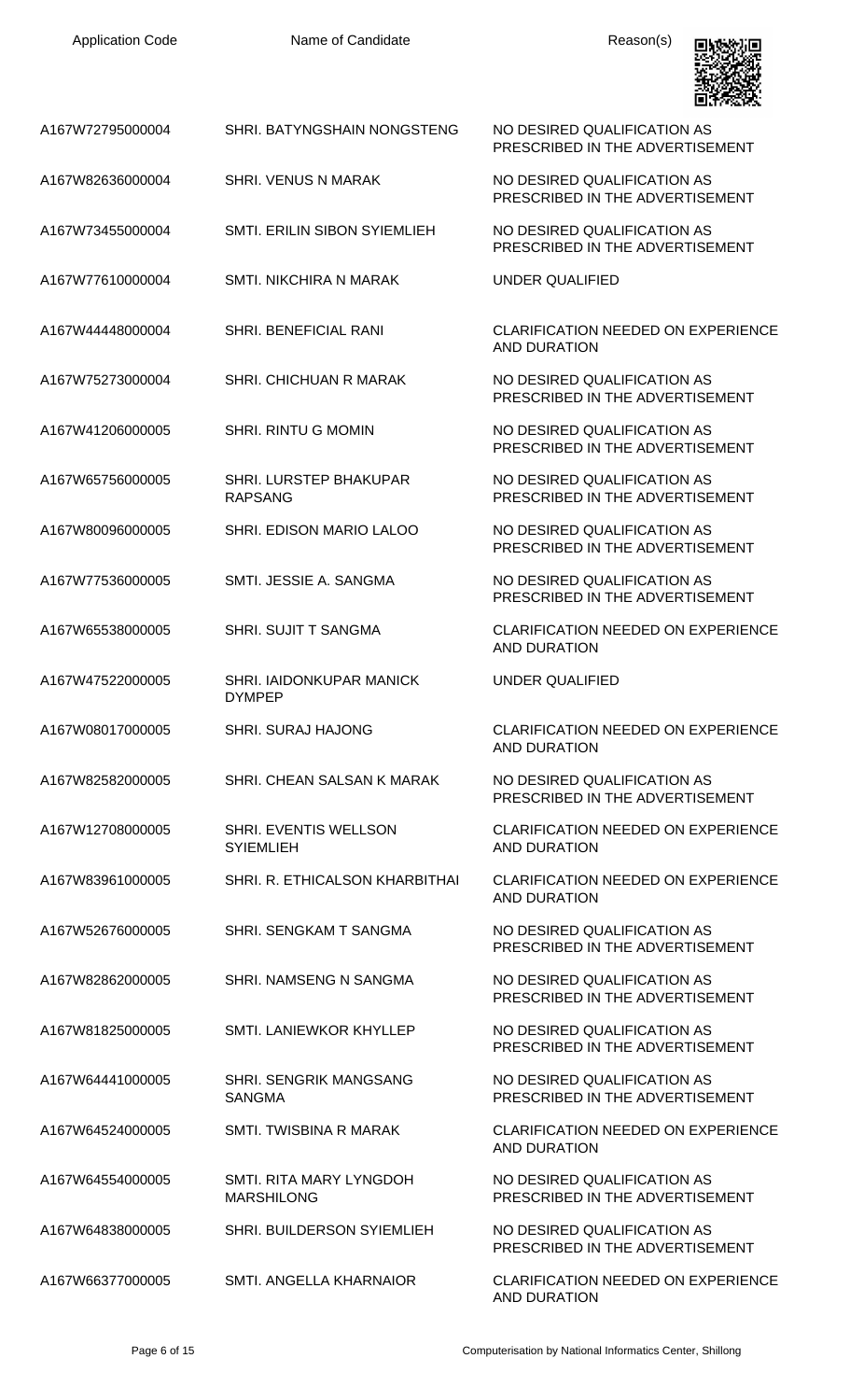| A167W65306000005 | <b>SMTI. DIMCHIRA M MARAK</b>                    | NO DESIRED QUALIFICATION AS<br>PRESCRIBED IN THE ADVERTISEMENT   |
|------------------|--------------------------------------------------|------------------------------------------------------------------|
| A167W13384000006 | SMTI. STEFANIE M I NONGBRI                       | NO DESIRED QUALIFICATION AS<br>PRESCRIBED IN THE ADVERTISEMENT   |
| A167W14530000006 | SMTL SUNITA WARJRI                               | NO DESIRED QUALIFICATION AS<br>PRESCRIBED IN THE ADVERTISEMENT   |
| A167W31395000006 | SHRI. HAMEDAROI DHAR                             | NO DESIRED QUALIFICATION AS<br>PRESCRIBED IN THE ADVERTISEMENT   |
| A167W78716000006 | SHRI. MARTYBIRTH N ARENGH                        | NO DESIRED QUALIFICATION AS<br>PRESCRIBED IN THE ADVERTISEMENT   |
| A167W83111000006 | SHRI. PULLJOHNSTAR WANNIANG                      | NO DESIRED QUALIFICATION AS<br>PRESCRIBED IN THE ADVERTISEMENT   |
| A167W72142000006 | SHRI. DEANCARTON MARBANIANG                      | NO DESIRED QUALIFICATION AS<br>PRESCRIBED IN THE ADVERTISEMENT   |
| A167W80754000006 | SHRI. PAYA A SANGMA                              | NO DESIRED QUALIFICATION AS<br>PRESCRIBED IN THE ADVERTISEMENT   |
| A167W66160000006 | SHRI. MELKISBIRTH R SANGMA                       | NO DESIRED QUALIFICATION AS<br>PRESCRIBED IN THE ADVERTISEMENT   |
| A167W28038000006 | SHRI. RICKY KHARPOMTIAH                          | <b>CLARIFICATION NEEDED ON EXPERIENCE</b><br><b>AND DURATION</b> |
| A167W65609000006 | SMTI, RENI TECHI CHADA MARAK                     | NO DESIRED QUALIFICATION AS<br>PRESCRIBED IN THE ADVERTISEMENT   |
| A167W66108000006 | SHRI. LUMBHA SANCLEY                             | <b>CLARIFICATION NEEDED ON EXPERIENCE</b><br><b>AND DURATION</b> |
| A167W18282000006 | SHRI. EDMOND SWER                                | <b>CLARIFICATION NEEDED ON EXPERIENCE</b><br><b>AND DURATION</b> |
| A167W34193000006 | SHRI. DANNY CH SANGMA                            | NO DESIRED QUALIFICATION AS<br>PRESCRIBED IN THE ADVERTISEMENT   |
| A167W19203000006 | SHRI. FILLICKSTONE M SANGMA                      | NO DESIRED QUALIFICATION AS<br>PRESCRIBED IN THE ADVERTISEMENT   |
| A167W33217000006 | SHRI. PYNSHONGDOR KHARRNGI                       | NO DESIRED QUALIFICATION AS<br>PRESCRIBED IN THE ADVERTISEMENT   |
| A167W65342000006 | SHRI. CROJIL DARING SANGMA                       | NO DESIRED QUALIFICATION AS<br>PRESCRIBED IN THE ADVERTISEMENT   |
| A167W64990000006 | SHRI. ENRICO NENGMINZA SANGMA                    | NO DESIRED QUALIFICATION AS<br>PRESCRIBED IN THE ADVERTISEMENT   |
| A167W19515000006 | SHRI. SHYNSHARLANG LYNGDOH                       | <b>CLARIFICATION NEEDED ON EXPERIENCE</b><br><b>AND DURATION</b> |
| A167W19549000006 | <b>SHRI. MARIUS POHTY</b>                        | NO DESIRED QUALIFICATION AS<br>PRESCRIBED IN THE ADVERTISEMENT   |
| A167W10698000006 | SHRI. BHUMIKANANDA KOCH                          | NO DESIRED QUALIFICATION AS<br>PRESCRIBED IN THE ADVERTISEMENT   |
| A167W11001000006 | SHRI. HALLY LURSHAI PHANBUH                      | NO DESIRED QUALIFICATION AS<br>PRESCRIBED IN THE ADVERTISEMENT   |
| A167W42860000006 | SHRI. PYNSHNGAINLANG JOSHUA<br><b>LYNGSHIANG</b> | NO DESIRED QUALIFICATION AS<br>PRESCRIBED IN THE ADVERTISEMENT   |
| A167W66231000006 | <b>SMTI. ENISHA SHABONG</b>                      | <b>CLARIFICATION NEEDED ON EXPERIENCE</b><br><b>AND DURATION</b> |

回燃烧回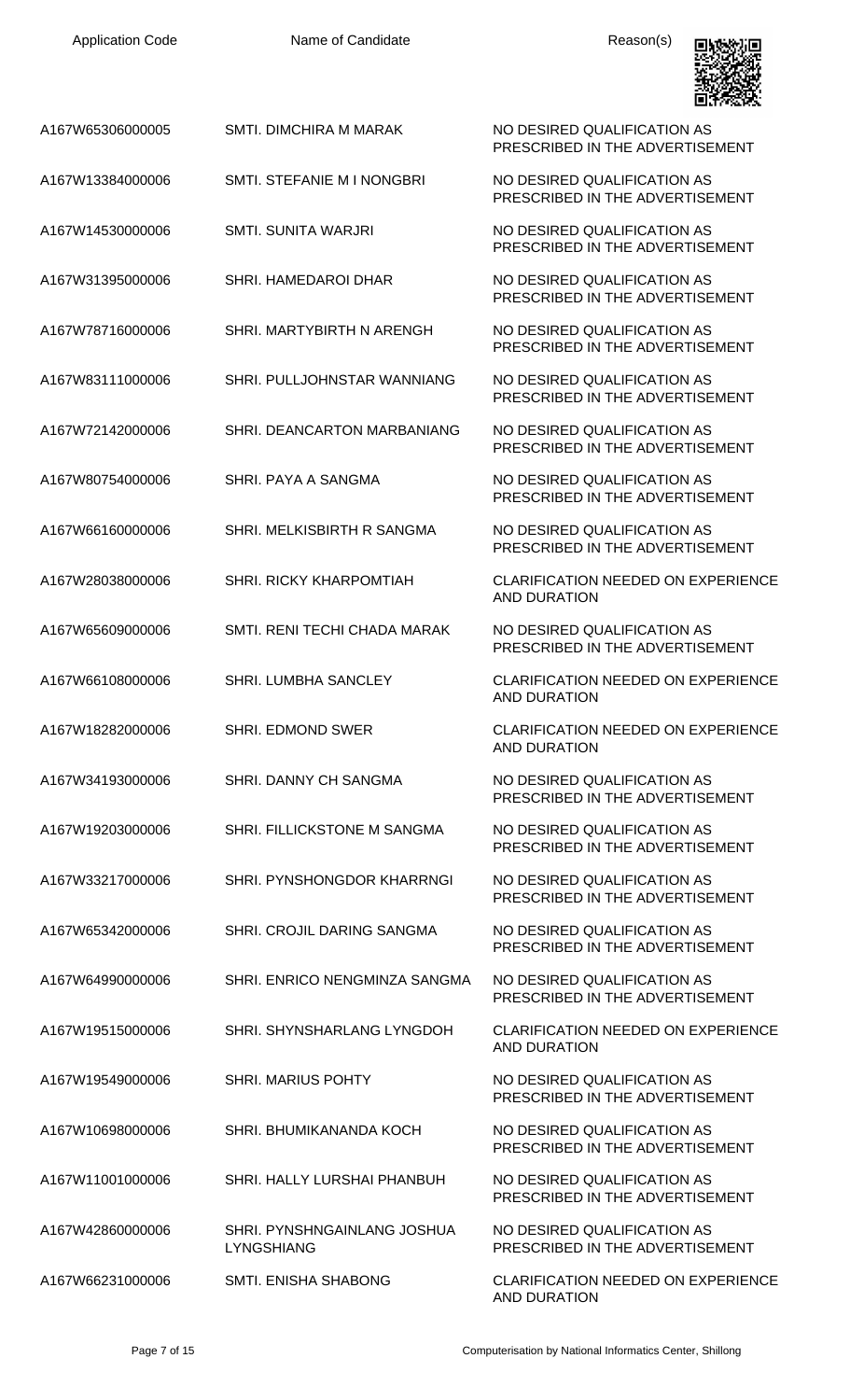| A167W65197000006 | SHRI. SENGSRANG B MARAK                         | <b>LESS WORK EXPERIENCE</b>                                      |
|------------------|-------------------------------------------------|------------------------------------------------------------------|
| A167W60454000006 | SHRI. CHANDAMEKI IAKAI                          | NO DESIRED QUALIFICATION AS<br>PRESCRIBED IN THE ADVERTISEMENT   |
| A167W73496000006 | SMTI. BHADALIN MARNGAR                          | NO DESIRED QUALIFICATION AS<br>PRESCRIBED IN THE ADVERTISEMENT   |
| A167W62418000006 | SHRI. NERY KUPAR DKHAR                          | <b>CLARIFICATION NEEDED ON EXPERIENCE</b><br>AND DURATION        |
| A167W80180000007 | SMTI. CHINGCHEY R MARAK                         | NO DESIRED QUALIFICATION AS<br>PRESCRIBED IN THE ADVERTISEMENT   |
| A167W49620000007 | <b>SMTI. JANET NONGLAIT</b>                     | NO DESIRED QUALIFICATION AS<br>PRESCRIBED IN THE ADVERTISEMENT   |
| A167W65113000007 | SHRI. SILSENG DARING SANGMA                     | <b>CLARIFICATION NEEDED ON EXPERIENCE</b><br>AND DURATION        |
| A167W81198000007 | <b>SHRI, RIBOKLANG RYNTATHIANG</b>              | NO DESIRED QUALIFICATION AS<br>PRESCRIBED IN THE ADVERTISEMENT   |
| A167W20253000007 | SHRI. DISWARD CH MARAK                          | NO DESIRED QUALIFICATION AS<br>PRESCRIBED IN THE ADVERTISEMENT   |
| A167W65683000007 | SHRI. BALSENG RAKSAM MARAK                      | NO DESIRED QUALIFICATION AS<br>PRESCRIBED IN THE ADVERTISEMENT   |
| A167W83323000007 | SHRI. DAPKUPAR NONGKYNRIH                       | <b>CLARIFICATION NEEDED ON EXPERIENCE</b><br><b>AND DURATION</b> |
| A167W64158000007 | SHRI. SILSRANG NAMSRANG M<br><b>SANGMA</b>      | NO DESIRED QUALIFICATION AS<br>PRESCRIBED IN THE ADVERTISEMENT   |
| A167W26436000007 | SHRI. BHABOK DONALD KHARBUKI                    | NO DESIRED QUALIFICATION AS<br>PRESCRIBED IN THE ADVERTISEMENT   |
| A167W64460000008 | SHRI. WORKINGSON KHARBANI                       | <b>CLARIFICATION NEEDED ON EXPERIENCE</b><br><b>AND DURATION</b> |
| A167W81208000008 | SHRI. RIKDUANG D MARAK                          | NO DESIRED QUALIFICATION AS<br>PRESCRIBED IN THE ADVERTISEMENT   |
| A167W82612000008 | SMTI. DAKAHI RYMBAI                             | NO DESIRED QUALIFICATION AS<br>PRESCRIBED IN THE ADVERTISEMENT   |
| A167W74669000008 | SHRI. TENGSUBAT S MARAK                         | <b>CLARIFICATION NEEDED ON EXPERIENCE</b><br><b>AND DURATION</b> |
| A167W68384000008 | <b>SHRI. ISMAIL HUSSIAN</b>                     | NO DESIRED QUALIFICATION AS<br>PRESCRIBED IN THE ADVERTISEMENT   |
| A167W65919000008 | SMTI. AELIZA AURELLIA DONDOR<br><b>RITSHONG</b> | NO DESIRED QUALIFICATION AS<br>PRESCRIBED IN THE ADVERTISEMENT   |
| A167W15548000008 | SMTI. MEBARISHA MARWEIN                         | NO DESIRED QUALIFICATION AS<br>PRESCRIBED IN THE ADVERTISEMENT   |
| A167W33715000008 | SMTI. BAIAHUNLANG DKHAR                         | UNDER QUALIFIED                                                  |
| A167W06766000008 | SHRI. BENISON FRANKI KAMAR                      | NO DESIRED QUALIFICATION AS<br>PRESCRIBED IN THE ADVERTISEMENT   |
| A167W79697000008 | SHRI. CURVY RAMBO RONGSME<br><b>SANGMA</b>      | NO DESIRED QUALIFICATION AS<br>PRESCRIBED IN THE ADVERTISEMENT   |
| A167W81246000008 | SHRI. MATHAIUS IAWROD                           | <b>CLARIFICATION NEEDED ON EXPERIENCE</b>                        |

回收数回

AND DURATION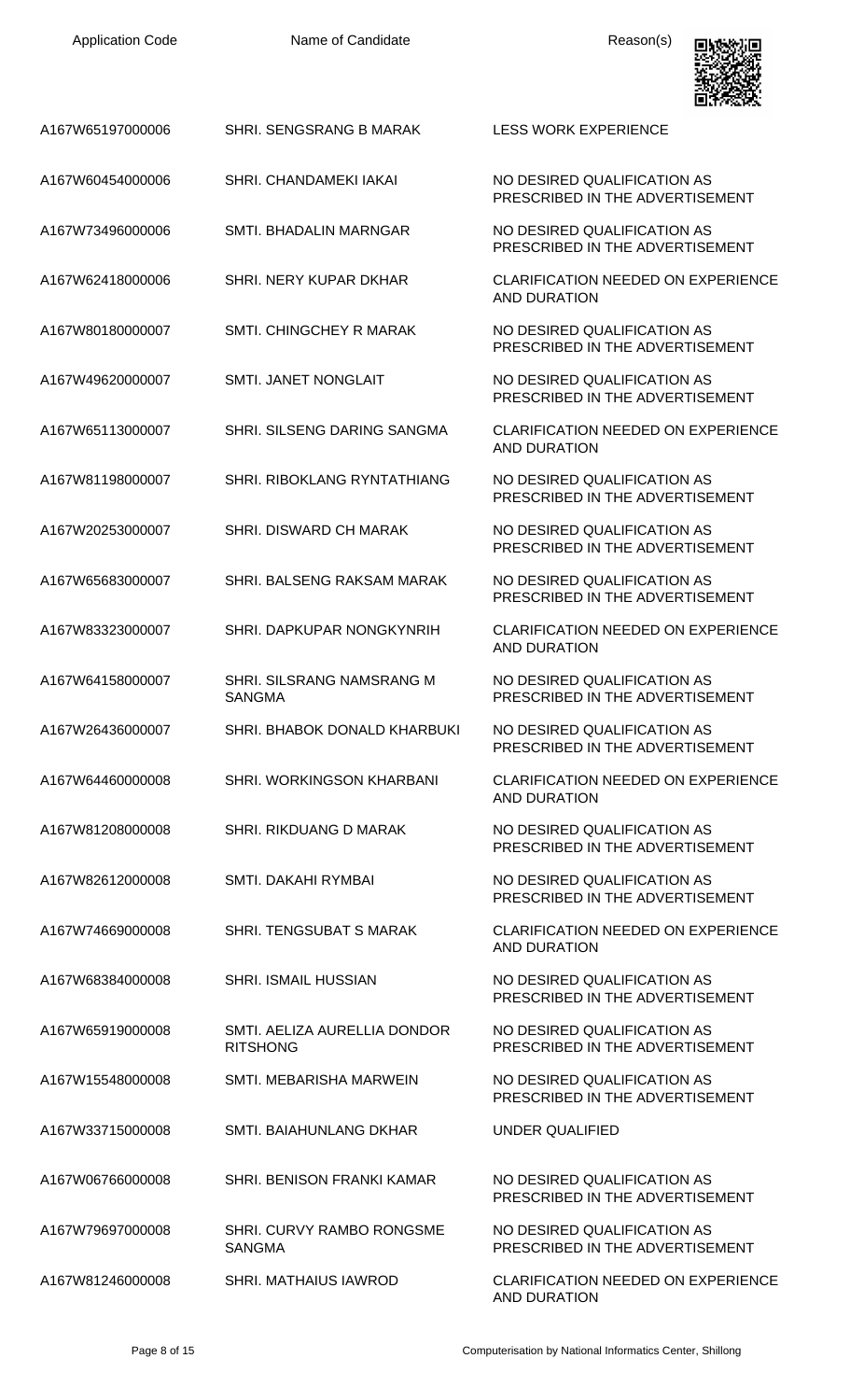

| A167W09989000008 | SHRI. STEPHENSUS CHERAN MOMIN                  | NO DESIRED QUALIFICATION AS<br>PRESCRIBED IN THE ADVERTISEMENT   |
|------------------|------------------------------------------------|------------------------------------------------------------------|
| A167W66528000009 | SHRI. EDDIEWELL KHARJANA                       | NO DESIRED QUALIFICATION AS<br>PRESCRIBED IN THE ADVERTISEMENT   |
| A167W38910000009 | <b>SMTI. REJOICY KHARLUKHI</b>                 | NO DESIRED QUALIFICATION AS<br>PRESCRIBED IN THE ADVERTISEMENT   |
| A167W45713000009 | SHRI. EMBHAHLANG DHAR HEK                      | NO DESIRED QUALIFICATION AS<br>PRESCRIBED IN THE ADVERTISEMENT   |
| A167W55887000009 | <b>SHRI. HIAMDOR KHARRNGI</b>                  | NO DESIRED QUALIFICATION AS<br>PRESCRIBED IN THE ADVERTISEMENT   |
| A167W64400000009 | SHRI. MATGRIK A SANGMA                         | <b>CLARIFICATION NEEDED ON EXPERIENCE</b><br>AND DURATION        |
| A167W67615000009 | SHRI. ELVISTER DIO SANGMA                      | NO DESIRED QUALIFICATION AS<br>PRESCRIBED IN THE ADVERTISEMENT   |
| A167W02647000009 | SHRI. AMBITION KYNDIAH                         | NO DESIRED QUALIFICATION AS<br>PRESCRIBED IN THE ADVERTISEMENT   |
| A167W06292000009 | SMTI, GAYLE ALISHA KHARSHIING                  | <b>OVERAGED</b>                                                  |
| A167W70477000009 | SHRI. JULLIAN MATGRIK MANDA<br><b>SANGMA</b>   | NO DESIRED QUALIFICATION AS<br>PRESCRIBED IN THE ADVERTISEMENT   |
| A167W84361000009 | SHRI. WONDERFUL NONGSIEJ                       | NO DESIRED QUALIFICATION AS<br>PRESCRIBED IN THE ADVERTISEMENT   |
| A167W07589000009 | SHRI. MIGHTYAS D SANGMA                        | NO DESIRED QUALIFICATION AS<br>PRESCRIBED IN THE ADVERTISEMENT   |
| A167W07328000009 | SMTI. PHIBAHUNSHISHA<br><b>NONGKYNRIH</b>      | NO DESIRED QUALIFICATION AS<br>PRESCRIBED IN THE ADVERTISEMENT   |
| A167W21815000009 | SHRI. BORISH D SANGMA                          | NO DESIRED QUALIFICATION AS<br>PRESCRIBED IN THE ADVERTISEMENT   |
| A167W22829000009 | SHRI. PAMPIAN RANGSA MARAK                     | NO DESIRED QUALIFICATION AS<br>PRESCRIBED IN THE ADVERTISEMENT   |
| A167W23694000009 | <b>SHRI. RICHIE HYNNIEWTA</b>                  | <b>UNDER QUALIFIED</b>                                           |
| A167W65858000010 | SHRI. KITBORLANG KURBAH                        | NO DESIRED QUALIFICATION AS<br>PRESCRIBED IN THE ADVERTISEMENT   |
| A167W64762000010 | SHRI. BONSENG A SANGMA                         | NO DESIRED QUALIFICATION AS<br>PRESCRIBED IN THE ADVERTISEMENT   |
| A167W52006000010 | <b>SHRI. GIDEON STONE</b><br><b>KHARKONGOR</b> | NO DESIRED QUALIFICATION AS<br>PRESCRIBED IN THE ADVERTISEMENT   |
| A167W17234000010 | SHRI. LARRY L RANEE                            | <b>CLARIFICATION NEEDED ON EXPERIENCE</b><br><b>AND DURATION</b> |
| A167W65319000010 | SMTI. WELLINA K SANGMA                         | NO DESIRED QUALIFICATION AS<br>PRESCRIBED IN THE ADVERTISEMENT   |
| A167W48437000010 | SHRI. ARKINKERLANG NONGDHAR                    | NO DESIRED QUALIFICATION AS<br>PRESCRIBED IN THE ADVERTISEMENT   |
| A167W74952000010 | SHRI. SHININGSTAR LYNGDOH<br><b>LYNGKHOI</b>   | <b>CLARIFICATION NEEDED ON EXPERIENCE</b><br><b>AND DURATION</b> |
| A167W64312000010 | SMTI. DIFENTY R MARAK                          | NO DESIRED QUALIFICATION AS<br>PRESCRIBED IN THE ADVERTISEMENT   |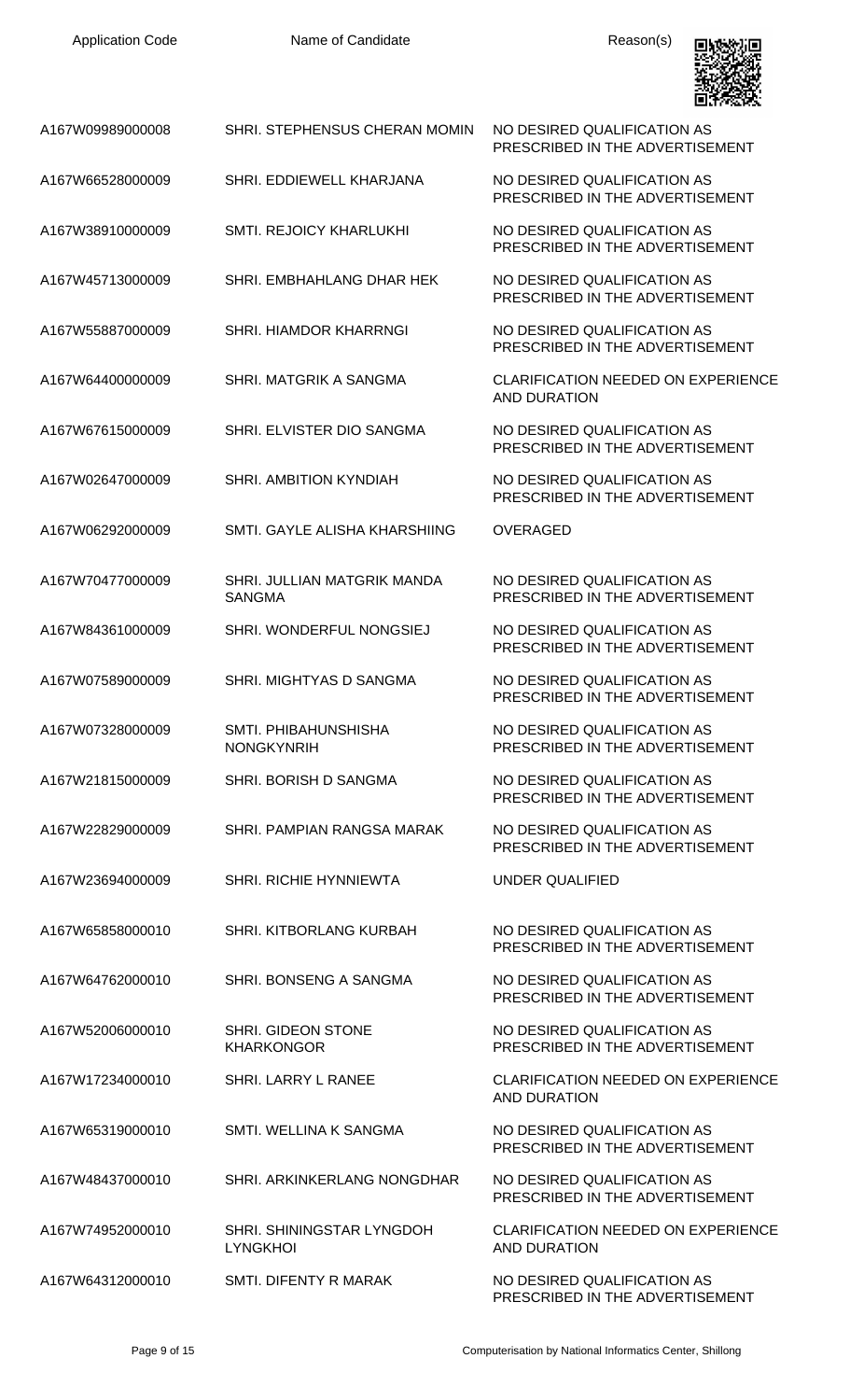| A167W44155000010 | <b>SHRI. ALBING ROY WAR</b>                | <b>CLARIFICATION NEEDED ON EXPERIENCE</b><br><b>AND DURATION</b> |
|------------------|--------------------------------------------|------------------------------------------------------------------|
| A167W51570000010 | SHRI. JOSHUA MARBANIANG                    | NO DESIRED QUALIFICATION AS<br>PRESCRIBED IN THE ADVERTISEMENT   |
| A167W66245000010 | SHRI. DIMRIMBANANG KOKSI<br><b>SANGMA</b>  | NO DESIRED QUALIFICATION AS<br>PRESCRIBED IN THE ADVERTISEMENT   |
| A167W20026000010 | SHRI. KULARSKHEM DIENGDOH                  | NO DESIRED QUALIFICATION AS<br>PRESCRIBED IN THE ADVERTISEMENT   |
| A167W67482000011 | <b>SMTI. IVORY THABAH</b>                  | <b>LESS WORK EXPERIENCE</b>                                      |
| A167W67301000011 | <b>SMTI. DIAME N SANGMA</b>                | NO DESIRED QUALIFICATION AS<br>PRESCRIBED IN THE ADVERTISEMENT   |
| A167W41444000011 | SHRI. BESTAR KHYRIEMMUJAT                  | <b>CLARIFICATION NEEDED ON EXPERIENCE</b><br><b>AND DURATION</b> |
| A167W09410000011 | SHRI. TEISKHEMBHA KHARBITHAI               | NO DESIRED QUALIFICATION AS<br>PRESCRIBED IN THE ADVERTISEMENT   |
| A167W49685000011 | SHRI. GALLANTSTAR BYRSAT                   | NO DESIRED QUALIFICATION AS<br>PRESCRIBED IN THE ADVERTISEMENT   |
| A167W85824000011 | SMTI. JACINTA JYRWA                        | NO DESIRED QUALIFICATION AS<br>PRESCRIBED IN THE ADVERTISEMENT   |
| A167W51308000011 | SMTI. NOONMAY RANGSA MARAK                 | NO DESIRED QUALIFICATION AS<br>PRESCRIBED IN THE ADVERTISEMENT   |
| A167W11261000011 | SHRI, DEMASH CH MARAK                      | NO DESIRED QUALIFICATION AS<br>PRESCRIBED IN THE ADVERTISEMENT   |
| A167W21353000012 | SHRI. MALCOLM KHARWAR                      | NO DESIRED QUALIFICATION AS<br>PRESCRIBED IN THE ADVERTISEMENT   |
| A167W67359000012 | SMTI. CHIDA SENGKRIMCHI<br><b>M.SANGMA</b> | NO DESIRED QUALIFICATION AS<br>PRESCRIBED IN THE ADVERTISEMENT   |
| A167W44258000012 | SHRI. MEWANBHALANG<br><b>KHARSYNTIEW</b>   | NO DESIRED QUALIFICATION AS<br>PRESCRIBED IN THE ADVERTISEMENT   |
| A167W06837000012 | SMTI. IBAMEAIHUN DHAR                      | NO DESIRED QUALIFICATION AS<br>PRESCRIBED IN THE ADVERTISEMENT   |
| A167W18496000012 | SMTI. PRINGCHI MARY R MARAK                | NO DESIRED QUALIFICATION AS<br>PRESCRIBED IN THE ADVERTISEMENT   |
| A167W35665000012 | <b>SHRI. TOLIT PHAWA</b>                   | NO DESIRED QUALIFICATION AS<br>PRESCRIBED IN THE ADVERTISEMENT   |
| A167W64125000012 | SHRI. PYNBIANGLANG SYIEMLIEH               | <b>CLARIFICATION NEEDED ON EXPERIENCE</b><br><b>AND DURATION</b> |
| A167W38099000012 | SHRI. RIEWSHAIBHA RANGAD                   | <b>CLARIFICATION NEEDED ON EXPERIENCE</b><br><b>AND DURATION</b> |
| A167W47030000012 | SHRI. SALGRIK ARENGH                       | NO DESIRED QUALIFICATION AS<br>PRESCRIBED IN THE ADVERTISEMENT   |
| A167W31996000013 | SHRI. BRYAN ANDREW KHARSHANDI              | NO DESIRED QUALIFICATION AS<br>PRESCRIBED IN THE ADVERTISEMENT   |
| A167W16669000013 | SHRI. BASHANBOR KHARJANA                   | NO DESIRED QUALIFICATION AS<br>PRESCRIBED IN THE ADVERTISEMENT   |
| A167W49343000013 | <b>SHRI. LARRISON LAPANG</b>               | <b>CLARIFICATION NEEDED ON EXPERIENCE</b><br><b>AND DURATION</b> |

黑燃煙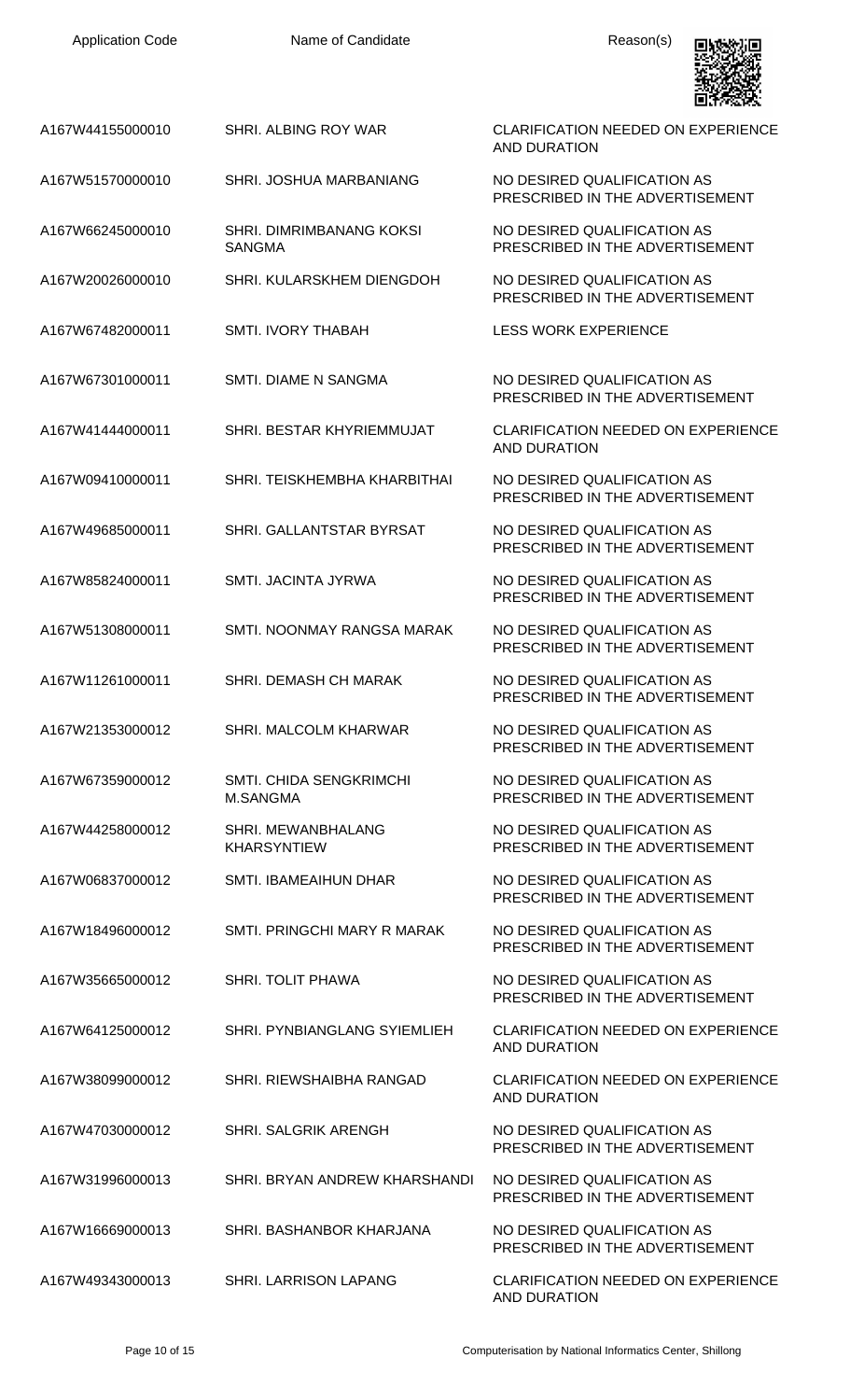| <b>Application Code</b> | Name of Candidate                             | Reason(s)                                                        |
|-------------------------|-----------------------------------------------|------------------------------------------------------------------|
| A167W11938000013        | SHRI. MAITSHAPHRANG WAHLANG                   | NO DESIRED QUALIFICATION AS<br>PRESCRIBED IN THE ADVERTISEMENT   |
| A167W11447000013        | SMTI. EUREKHA D SHIRA                         | NO DESIRED QUALIFICATION AS<br>PRESCRIBED IN THE ADVERTISEMENT   |
| A167W38449000013        | SHRI. PETERJOB A SANGMA                       | NO DESIRED QUALIFICATION AS<br>PRESCRIBED IN THE ADVERTISEMENT   |
| A167W09326000013        | SMTI. BADAHUN WAEDAME SHYLLA                  | <b>CLARIFICATION NEEDED ON EXPERIENCE</b><br><b>AND DURATION</b> |
| A167W45042000014        | <b>SMTI. DARIHUN SUN</b>                      | NO DESIRED QUALIFICATION AS<br>PRESCRIBED IN THE ADVERTISEMENT   |
| A167W64303000014        | SHRI. BRIGHAM K. SANGMA                       | NO DESIRED QUALIFICATION AS<br>PRESCRIBED IN THE ADVERTISEMENT   |
| A167W37642000014        | SMTI, NOKRAKKI J. SANGMA                      | NO DESIRED QUALIFICATION AS<br>PRESCRIBED IN THE ADVERTISEMENT   |
| A167W65445000014        | SHRI. SHINING CH MARAK                        | NO DESIRED QUALIFICATION AS<br>PRESCRIBED IN THE ADVERTISEMENT   |
| A167W50274000014        | SHRI. DAYOOPHI RYMBAI                         | NO DESIRED QUALIFICATION AS<br>PRESCRIBED IN THE ADVERTISEMENT   |
| A167W05470000014        | SHRI. DANIEL DONKUPAR CHYNE                   | <b>LESS WORK EXPERIENCE</b>                                      |
| A167W07628000014        | SHRI. PYNSKHEMLANG NIANGTI                    | NO DESIRED QUALIFICATION AS<br>PRESCRIBED IN THE ADVERTISEMENT   |
| A167W65900000015        | SHRI. MACKENZIE D ARENGH                      | NO DESIRED QUALIFICATION AS<br>PRESCRIBED IN THE ADVERTISEMENT   |
| A167W77824000015        | SMTL DANIA A SANGMA                           | NO DESIRED QUALIFICATION AS<br>PRESCRIBED IN THE ADVERTISEMENT   |
| A167W56268000015        | SMTI, HANDAKARIJ PYRBOT                       | NO DESIRED QUALIFICATION AS<br>PRESCRIBED IN THE ADVERTISEMENT   |
| A167W55633000015        | SHRI. BANPHIRA SIGISMUND<br><b>KHARKONGOR</b> | NO DESIRED QUALIFICATION AS<br>PRESCRIBED IN THE ADVERTISEMENT   |
| A167W31698000015        | SMTI. BANYLLA FREEDA SWER                     | NO DESIRED QUALIFICATION AS<br>PRESCRIBED IN THE ADVERTISEMENT   |
| A167W65877000016        | SHRI. JANGGITH CH SANGMA                      | <b>LESS WORK EXPERIENCE</b>                                      |
| A167W64510000016        | SHRI. WALMA K MARAK                           | <b>CLARIFICATION NEEDED ON EXPERIENCE</b><br><b>AND DURATION</b> |
| A167W12229000016        | <b>SHRI. LEPING M MARAK</b>                   | <b>CLARIFICATION NEEDED ON EXPERIENCE</b><br><b>AND DURATION</b> |
| A167W37152000016        | <b>SHRI. TIMJIM K MOMIN</b>                   | NO DESIRED QUALIFICATION AS<br>PRESCRIBED IN THE ADVERTISEMENT   |
| A167W35302000016        | <b>SHRI. MARSHAL MALLAI</b>                   | NO DESIRED QUALIFICATION AS<br>PRESCRIBED IN THE ADVERTISEMENT   |
| A167W18064000016        | SHRI. NGEITSKHEM KHONGWIR                     | <b>CLARIFICATION NEEDED ON EXPERIENCE</b><br><b>AND DURATION</b> |
| A167W18025000016        | SHRI. CHINGCHANG R SANGMA                     | NO DESIRED QUALIFICATION AS<br>PRESCRIBED IN THE ADVERTISEMENT   |
| A167W65201000017        | SHRI. GORVACHIP R MARAK                       | NO DESIRED QUALIFICATION AS<br>PRESCRIBED IN THE ADVERTISEMENT   |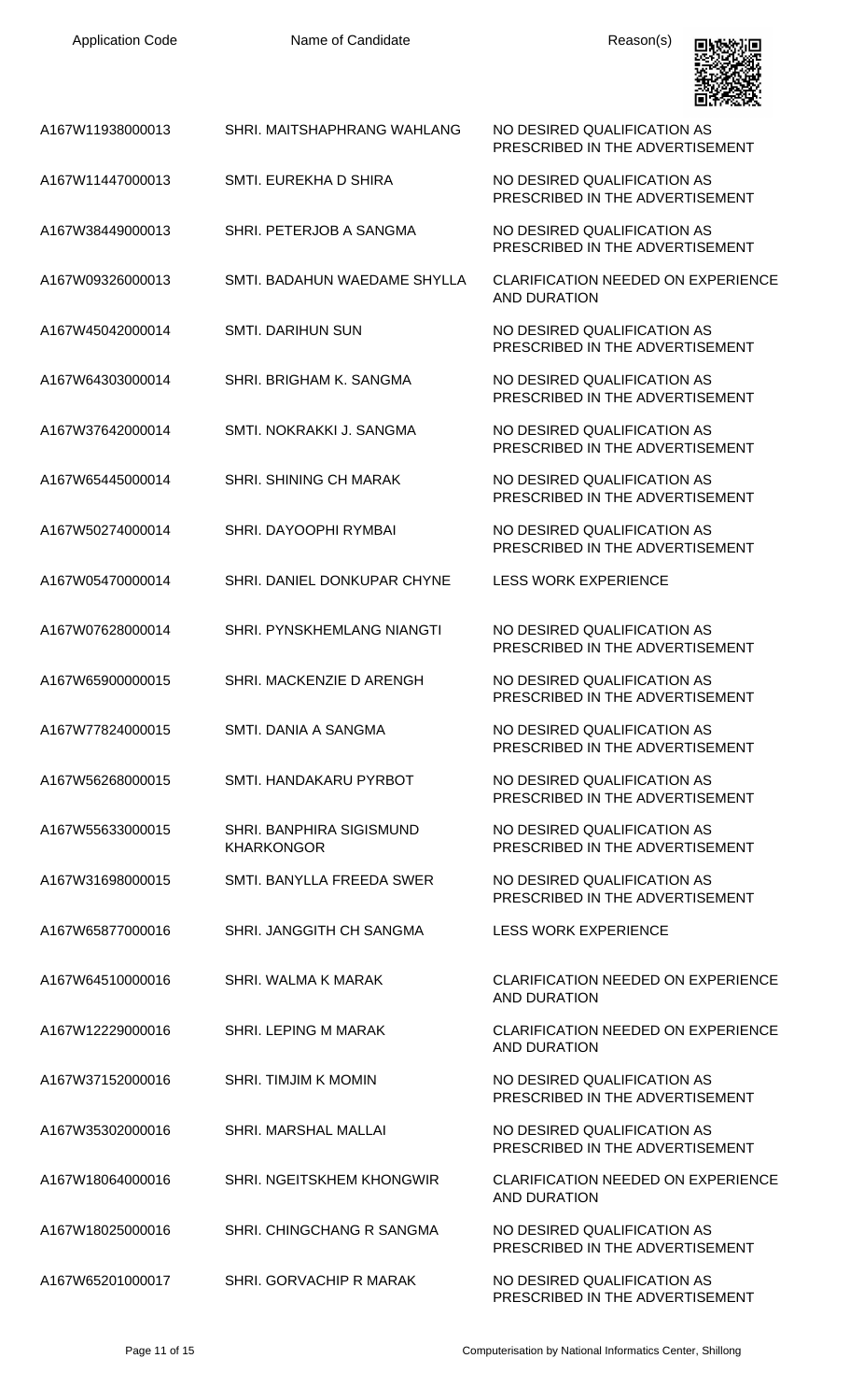| A167W53661000017 | SHRI. SHOBAL LYNGDOH                        | NO DESIRED QUALIFICATION AS<br>PRESCRIBED IN THE ADVERTISEMENT   |
|------------------|---------------------------------------------|------------------------------------------------------------------|
| A167W32445000017 | <b>SHRI. PYNROILANG KHYRIEM</b>             | NO DESIRED QUALIFICATION AS<br>PRESCRIBED IN THE ADVERTISEMENT   |
| A167W23267000017 | SHRI. TYNGSHAIN KUPAR TONGPER               | <b>CLARIFICATION NEEDED ON EXPERIENCE</b><br><b>AND DURATION</b> |
| A167W37044000017 | SHRI. WANKITBOK NONGBRI                     | NO DESIRED QUALIFICATION AS<br>PRESCRIBED IN THE ADVERTISEMENT   |
| A167W64205000017 | <b>SHRI, NIKSRAM CH MARAK</b>               | NO DESIRED QUALIFICATION AS<br>PRESCRIBED IN THE ADVERTISEMENT   |
| A167W21927000017 | <b>SHRI. ANUJ BARMAN</b>                    | NO DESIRED QUALIFICATION AS<br>PRESCRIBED IN THE ADVERTISEMENT   |
| A167W65258000018 | SMTI. FERDITHA M SANGMA                     | NO DESIRED QUALIFICATION AS<br>PRESCRIBED IN THE ADVERTISEMENT   |
| A167W36704000018 | <b>SMTI. JULIE DKHAR</b>                    | NO DESIRED QUALIFICATION AS<br>PRESCRIBED IN THE ADVERTISEMENT   |
| A167W66266000018 | SMTI. ESTER MARY SYMPLI                     | NO DESIRED QUALIFICATION AS<br>PRESCRIBED IN THE ADVERTISEMENT   |
| A167W64825000018 | SMTI, DAPHISHISHA MARY<br><b>MARBANIANG</b> | <b>CLARIFICATION NEEDED ON EXPERIENCE</b><br><b>AND DURATION</b> |
| A167W39442000018 | <b>SHRI. MYNJURLANG KHONGBUH</b>            | NO DESIRED QUALIFICATION AS<br>PRESCRIBED IN THE ADVERTISEMENT   |
| A167W28375000019 | SHRI. MANGPURA BAKAI                        | NO DESIRED QUALIFICATION AS<br>PRESCRIBED IN THE ADVERTISEMENT   |
| A167W67164000019 | SHRI. JANUBIRTH CH MOMIN                    | NO DESIRED QUALIFICATION AS<br>PRESCRIBED IN THE ADVERTISEMENT   |
| A167W63251000019 | SHRI. BATSKHEM NONGSIEJ                     | NO DESIRED QUALIFICATION AS<br>PRESCRIBED IN THE ADVERTISEMENT   |
| A167W05492000019 | SHRI. GEORGE RAPLANG<br><b>DIENGDOH</b>     | <b>LESS WORK EXPERIENCE</b>                                      |
| A167W46262000019 | SHRI. DOMINIC LYNGDOH                       | NO DESIRED QUALIFICATION AS<br>PRESCRIBED IN THE ADVERTISEMENT   |
| A167W82717000019 | SHRI. MONDIP N MARAK                        | NO DESIRED QUALIFICATION AS<br>PRESCRIBED IN THE ADVERTISEMENT   |
| A167W38226000020 | SHRI. ARBORESCEN SHULLAI                    | <b>CLARIFICATION NEEDED ON EXPERIENCE</b><br><b>AND DURATION</b> |
| A167W20428000020 | SHRI. STEPHENSON PALE                       | NO DESIRED QUALIFICATION AS<br>PRESCRIBED IN THE ADVERTISEMENT   |
| A167W68368000020 | SMTI. SANJANORA CH. SANGMA                  | NO DESIRED QUALIFICATION AS<br>PRESCRIBED IN THE ADVERTISEMENT   |
| A167W22376000020 | SHRI. WHIT FORD RANI                        | <b>CLARIFICATION NEEDED ON EXPERIENCE</b><br><b>AND DURATION</b> |
| A167W66544000020 | SHRI. CONSTAR LYNGDOH                       | NO DESIRED QUALIFICATION AS<br>PRESCRIBED IN THE ADVERTISEMENT   |
| A167W20967000021 | SHRI. MAJENDRA RABHA                        | NO DESIRED QUALIFICATION AS<br>PRESCRIBED IN THE ADVERTISEMENT   |
| A167W24508000021 | SHRI. GERALD KHARBULI                       | NO DESIRED QUALIFICATION AS                                      |

PRESCRIBED IN THE ADVERTISEMENT

回收线项目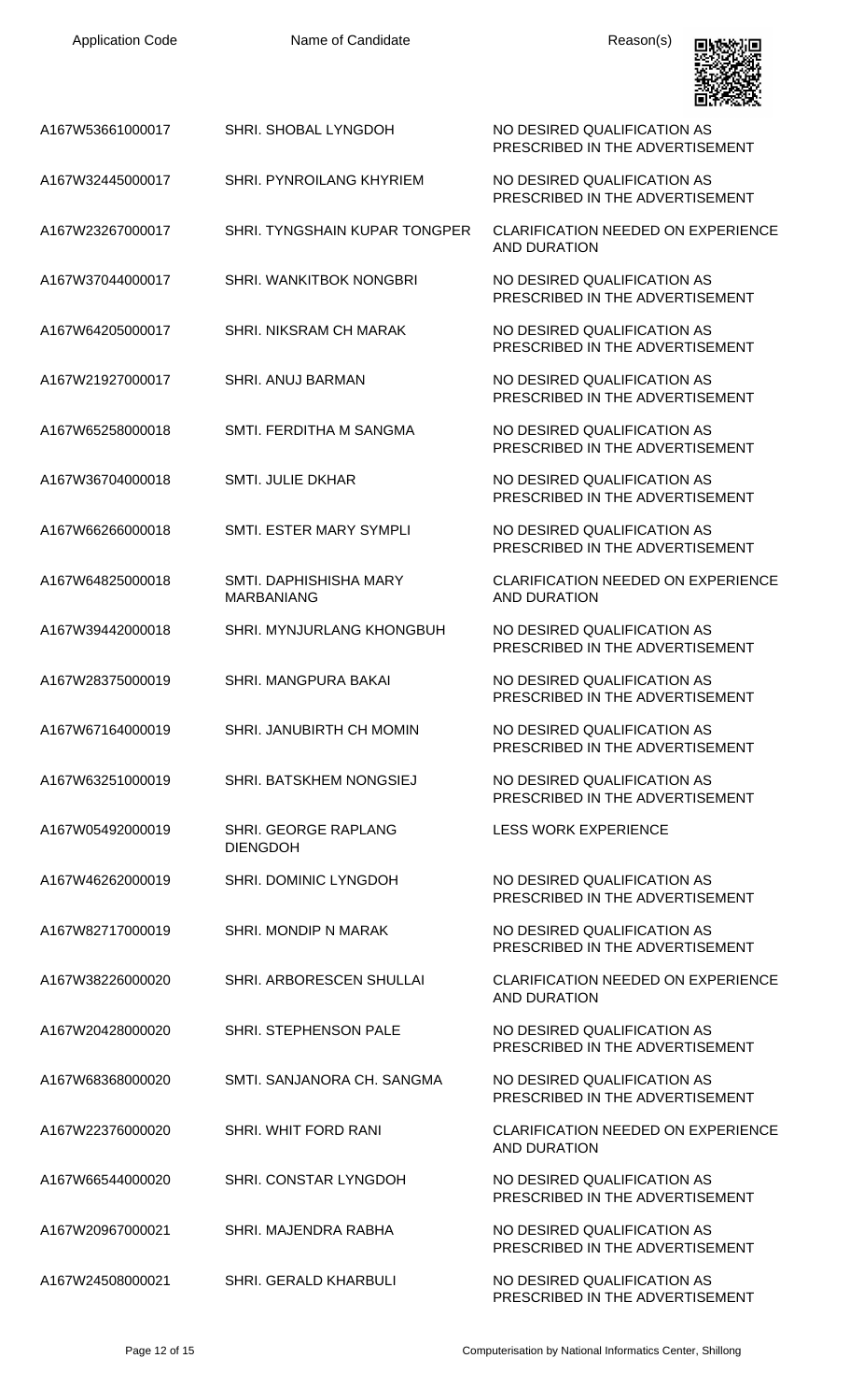| A167W40440000021 | SHRI. HAMBOY SHADAP                         | NO DESIRED QUALIFICATION AS<br>PRESCRIBED IN THE ADVERTISEMENT   |
|------------------|---------------------------------------------|------------------------------------------------------------------|
| A167W18731000021 | SHRI. BANANGSAN PAUL PARIAT                 | NO DESIRED QUALIFICATION AS<br>PRESCRIBED IN THE ADVERTISEMENT   |
| A167W65098000021 | SHRI. KITDOR CARMELLO<br><b>PYNGROPE</b>    | NO DESIRED QUALIFICATION AS<br>PRESCRIBED IN THE ADVERTISEMENT   |
| A167W37058000021 | SMTI. JESSICA ROSE P. LALOO                 | NO DESIRED QUALIFICATION AS<br>PRESCRIBED IN THE ADVERTISEMENT   |
| A167W23338000021 | SHRI. RICH FIELD L POHBRI                   | NO DESIRED QUALIFICATION AS<br>PRESCRIBED IN THE ADVERTISEMENT   |
| A167W64612000022 | SHRI. SALJONG R MARAK                       | NO DESIRED QUALIFICATION AS<br>PRESCRIBED IN THE ADVERTISEMENT   |
| A167W48852000022 | SHRI. JOHANAN LYNGDOH<br><b>MARSHILLONG</b> | NO DESIRED QUALIFICATION AS<br>PRESCRIBED IN THE ADVERTISEMENT   |
| A167W50789000022 | <b>SHRI. AJITAV KOCH</b>                    | NO DESIRED QUALIFICATION AS<br>PRESCRIBED IN THE ADVERTISEMENT   |
| A167W64398000022 | SMTI. BELLISHA A SANGMA                     | <b>CLARIFICATION NEEDED ON EXPERIENCE</b><br><b>AND DURATION</b> |
| A167W65163000023 | <b>SHRI. SUNSHINE SUIAM</b>                 | NO DESIRED QUALIFICATION AS<br>PRESCRIBED IN THE ADVERTISEMENT   |
| A167W14679000023 | SMTI. NAPHISABET LYNGSKOR                   | NO DESIRED QUALIFICATION AS<br>PRESCRIBED IN THE ADVERTISEMENT   |
| A167W05783000023 | SHRI. WANDAP KUPAR KHARRNGI                 | NO DESIRED QUALIFICATION AS<br>PRESCRIBED IN THE ADVERTISEMENT   |
| A167W81927000024 | SHRI. RECONCILES SOHTUN                     | NO DESIRED QUALIFICATION AS<br>PRESCRIBED IN THE ADVERTISEMENT   |
| A167W48634000024 | SMTI. EMIKA KORDOR KYNDIAH                  | NO DESIRED QUALIFICATION AS<br>PRESCRIBED IN THE ADVERTISEMENT   |
| A167W35337000025 | <b>SMTI. CARNY GIFT DKHAR</b>               | NO DESIRED QUALIFICATION AS<br>PRESCRIBED IN THE ADVERTISEMENT   |
| A167W64821000025 | SMTI. BANSE CH SANGMA                       | NO DESIRED QUALIFICATION AS<br>PRESCRIBED IN THE ADVERTISEMENT   |
| A167W21282000025 | SHRI. PHILEMON D SANGMA                     | NO DESIRED QUALIFICATION AS<br>PRESCRIBED IN THE ADVERTISEMENT   |
| A167W71929000026 | SHRI. MANBORPURA NONGSIEJ                   | NO DESIRED QUALIFICATION AS<br>PRESCRIBED IN THE ADVERTISEMENT   |
| A167W18480000026 | SHRI. SANKHRAWLANG SANGLYNE                 | <b>CLARIFICATION NEEDED ON EXPERIENCE</b><br><b>AND DURATION</b> |
| A167W23067000027 | SHRI. IAINEH KUPAR KHONGWIR                 | <b>CLARIFICATION NEEDED ON EXPERIENCE</b><br>AND DURATION        |
| A167W07440000027 | SHRI. PITTS ETHRIDGE T SANGMA               | <b>CLARIFICATION NEEDED ON EXPERIENCE</b><br><b>AND DURATION</b> |
| A167W72241000027 | SHRI. CHALMAN CH SANGMA                     | NO DESIRED QUALIFICATION AS<br>PRESCRIBED IN THE ADVERTISEMENT   |
| A167W61849000028 | SHRI. MAXWELLDONE KHARSHIING                | NO DESIRED QUALIFICATION AS<br>PRESCRIBED IN THE ADVERTISEMENT   |
| A167W74322000028 | SHRI, RONAWEL D SHIRA                       | NO DESIRED QUALIFICATION AS<br>PRESCRIBED IN THE ADVERTISEMENT   |

回燃观回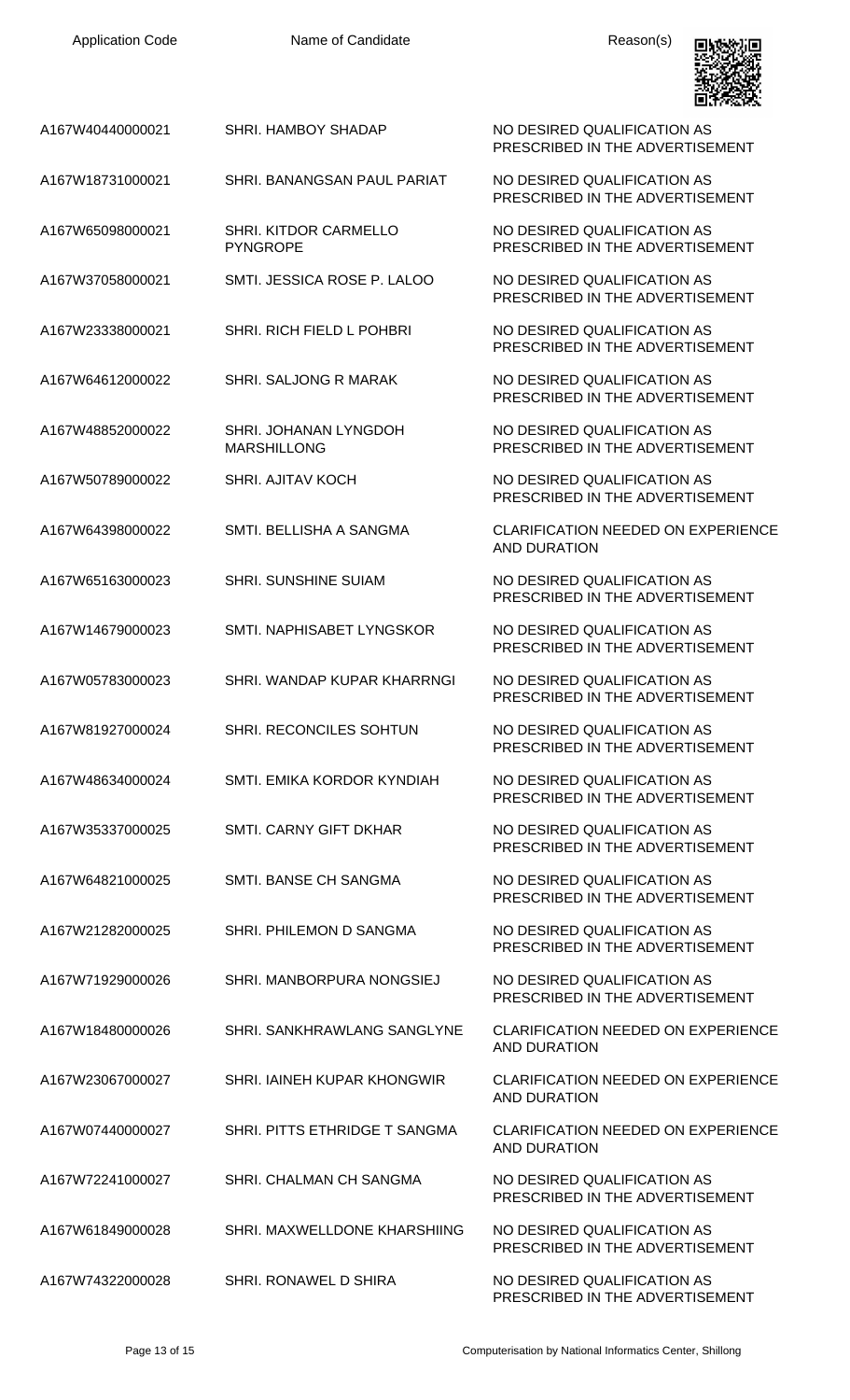

NO DESIRED QUALIFICATION AS PRESCRIBED IN THE ADVERTISEMENT

NO DESIRED QUALIFICATION AS PRESCRIBED IN THE ADVERTISEMENT

PRESCRIBED IN THE ADVERTISEMENT

PRESCRIBED IN THE ADVERTISEMENT

PRESCRIBED IN THE ADVERTISEMENT

PRESCRIBED IN THE ADVERTISEMENT

CLARIFICATION NEEDED ON EXPERIENCE AND DURATION

PRESCRIBED IN THE ADVERTISEMENT

PRESCRIBED IN THE ADVERTISEMENT

PRESCRIBED IN THE ADVERTISEMENT

AND DURATION

PRESCRIBED IN THE ADVERTISEMENT

PRESCRIBED IN THE ADVERTISEMENT

PRESCRIBED IN THE ADVERTISEMENT

PRESCRIBED IN THE ADVERTISEMENT

AND DURATION

NO DESIRED QUALIFICATION AS PRESCRIBED IN THE ADVERTISEMENT

PRESCRIBED IN THE ADVERTISEMENT

PRESCRIBED IN THE ADVERTISEMENT

PRESCRIBED IN THE ADVERTISEMENT

PRESCRIBED IN THE ADVERTISEMENT

AND DURATION

| A167W51468000028 | SHRI. DEICHANMITRE LAMARE |
|------------------|---------------------------|
|                  |                           |

- A167W36769000028 SHRI. NAIKHATSAWSYNNIA KHARJANA
- A167W31756000029 SHRI. SECOND KHONGSDIR NO DESIRED QUALIFICATION AS
- A167W58859000030 SHRI. DAMEHI RUMUT NO DESIRED QUALIFICATION AS
- A167W65581000030 SHRI. SILMAN BOLWARI MARAK NO DESIRED QUALIFICATION AS
- A167W36192000031 SHRI. KMENLANG DAME DKHAR NO DESIRED QUALIFICATION AS
- A167W63940000031 SHRI. ABHINASH GUPTA LESS WORK EXPERIENCE
- A167W02600000031 SHRI. RICHMOND FYLVESTER RAPTHAP
- A167W65530000031 SMTI. IBANSARA KHONGJOH NO DESIRED QUALIFICATION AS
- A167W50901000032 SHRI. BANTEIBOR LYNGKHOI NO DESIRED QUALIFICATION AS
- A167W64029000032 SHRI. EVYAN MATTHEW LYNGSHING NO DESIRED QUALIFICATION AS
- A167W06455000032 SHRI. HAMKYLLA SUCHIANG CLARIFICATION NEEDED ON EXPERIENCE
- A167W11838000032 SHRI. DEIBORLANG KHONGSHEI NO DESIRED QUALIFICATION AS
- A167W06519000033 SMTI. PHIDAHUNLANG CHYNE NO DESIRED QUALIFICATION AS
- A167W38002000033 SHRI. LARI KUPAR LYNGDOH NO DESIRED QUALIFICATION AS
- A167W06674000033 SHRI. WILLIBEST LYNGKHOI NO DESIRED QUALIFICATION AS
- A167W74083000033 SHRI. FREDROSUN C. MARAK CLARIFICATION NEEDED ON EXPERIENCE
- A167W03856000033 SHRI. MOONSTAR MARWEIN OVERAGED

A167W36449000034 SMTI. CHISIMEY BIJIMCHI GABIL MOMIN

- A167W50968000035 SHRI. JOSIAH KOKNAL MARAK NO DESIRED QUALIFICATION AS
- A167W16715000036 SHRI. SHAPHRANG SAWKMIE NO DESIRED QUALIFICATION AS
- A167W32578000037 SHRI. RAPHAEL SYNNAH NO DESIRED QUALIFICATION AS
- A167W15045000038 SHRI. AMAR CH MARAK NO DESIRED QUALIFICATION AS

A167W79739000038 SHRI. LAMPHRANG NONGRUM CLARIFICATION NEEDED ON EXPERIENCE